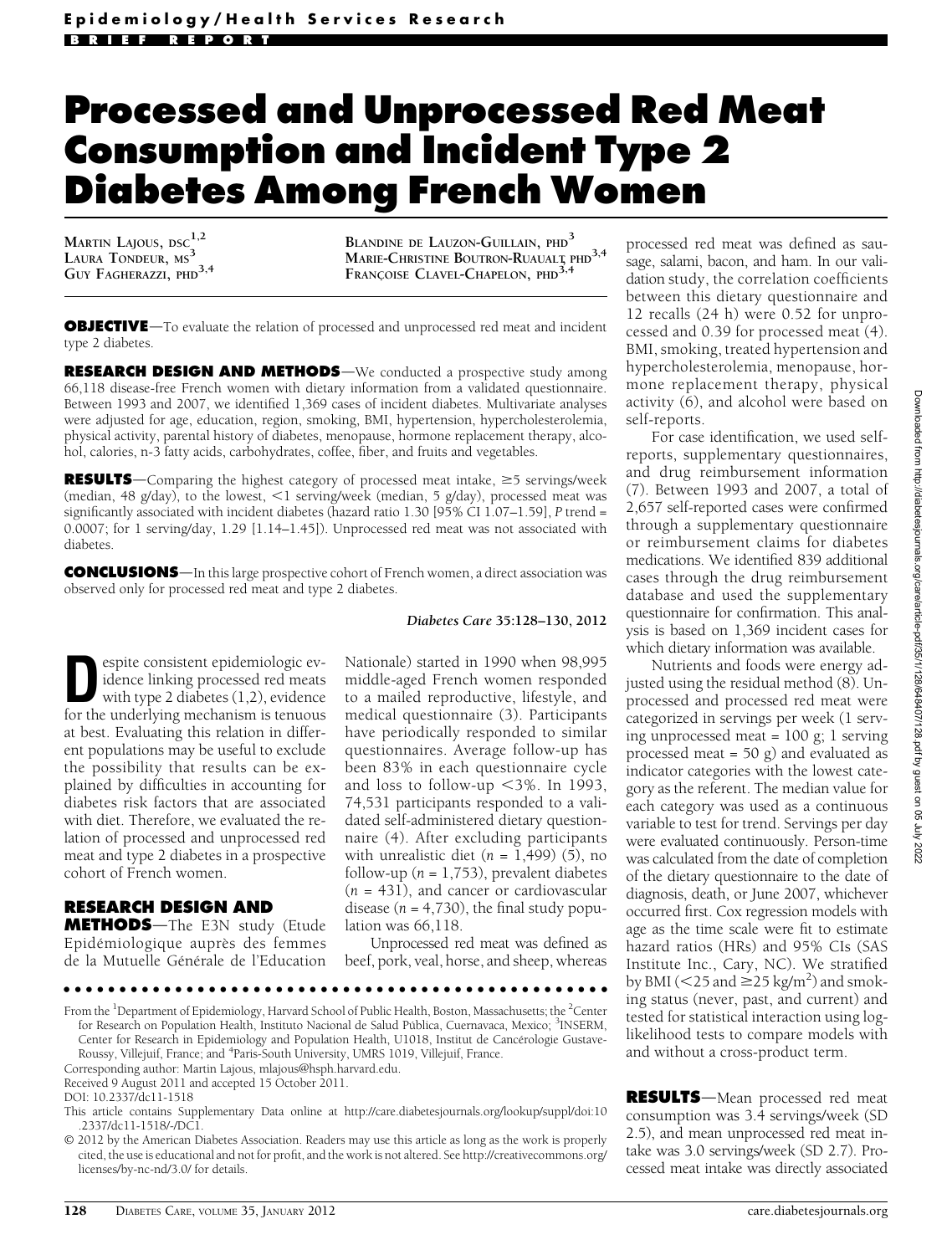|                            | Servings per week |                     |                     |                     |          | HR (95% CI)         |
|----------------------------|-------------------|---------------------|---------------------|---------------------|----------|---------------------|
|                            | $<$ l             | $1 - 2.9$           | $3 - 4.9$           | $\geq 5$            | P trend  | serving per day     |
| Processed meat             |                   |                     |                     |                     |          |                     |
| Median intake (g/day)      | 5                 | 13                  | 26                  | 48                  |          |                     |
| Cases $(n)$                | 143               | 448                 | 389                 | 389                 |          |                     |
| Person-years               | 109,151           | 331,116             | 234,478             | 163,352             |          |                     |
| Age adjusted               | Ref.              | $1.06(0.87 - 1.27)$ | $1.35(1.12 - 1.64)$ | $1.99(1.64 - 2.41)$ | < 0.0001 | $1.97(1.77-2.21)$   |
| Multivariate*              | Ref.              | $1.04(0.86 - 1.26)$ | $1.18(0.97 - 1.44)$ | $1.39(1.15 - 1.69)$ | < 0.0001 | $1.36(0.76 - 0.99)$ |
| + Diet†                    | Ref.              | $1.03(0.85 - 1.25)$ | $1.14(0.94 - 1.39)$ | $1.30(1.06-1.59)$   | 0.0006   | $1.29(1.14 - 1.45)$ |
| + Diet† + unprocessed meat | Ref.              | $1.03(0.85 - 1.25)$ | $1.15(0.94 - 1.40)$ | $1.30(1.07 - 1.59)$ | 0.0007   | $1.29(1.14 - 1.45)$ |
| Unprocessed meat           |                   |                     |                     |                     |          |                     |
| Median intake (g/day)      | $\Omega$          | 30                  | 55                  | 90                  |          |                     |
| Cases $(n)$                | 435               | 255                 | 333                 | 346                 |          |                     |
| Person-years               | 237,425           | 196,342             | 220,847             | 183,483             |          |                     |
| Age adjusted               | Ref.              | $0.72(0.61 - 0.83)$ | $0.85(0.74 - 0.98)$ | $1.08(0.93 - 1.24)$ | 0.29     | $1.18(1.03 - 1.36)$ |
| Multivariate*              | Ref.              | $0.82(0.70-0.96)$   | $0.88(0.76 - 1.01)$ | $0.96(0.83 - 1.11)$ | 0.59     | $1.03(0.90 - 1.17)$ |
| + Diet†                    | Ref.              | $0.83(0.71 - 0.97)$ | $0.88(0.76 - 1.01)$ | $0.93(0.81 - 1.08)$ | 0.36     | $1.00(0.87 - 1.14)$ |
| + Diet† + processed meat   | Ref.              | $0.83(0.71 - 0.97)$ | $0.88(0.76 - 1.02)$ | $0.95(0.82 - 1.10)$ | 0.45     | $1.02(0.89 - 1.17)$ |

Table 1-Age-adjusted and multivariate-adjusted HRs (95% CIs) of type 2 diabetes according to servings per week of processed and unprocessed red meat

Ref., referent. \*Adjusted for education, residence in the Mediterranean, BMI (<22, 22–25, 35–30, and >30), smoking (never, past, and current), parental history of diabetes, physical activity METs/week (quartiles), hormone replacement therapy (premenopausal, ever, and never), hypertension, and hypercholesterolemia. †Additional adjustment for n-3 polyunsaturated fatty acid (quartiles), carbohydrates (quartiles), fiber (quartiles), coffee (quartiles), and fruits and vegetables (quartiles).

with smoking. Both types of meat were associated with higher alcohol intake and BMI and inversely related to physical activity (Supplementary Table 1).

After multivariate adjustment, there was a significant 30% higher rate of diabetes among individuals consuming  $\geq$ 5 servings/week of processed red meat compared with those consuming  $\leq$ 1 serving/week (HR 1.30 [95% CI 1.07– 1.59], P trend = 0.0007; for 1 serving/day, 1.29 [1.14–1.45]) (Table 1). This association did not differ by BMI  $(P = 0.81)$ , but we observed statistical evidence of heterogeneity ( $P = 0.04$ ) for smoking status. Among nonsmokers, the HR was  $\sim$ 20% higher in high consumers compared with low consumers of processed meat. Conversely, among current smokers, the HR was 1.95 (1.08–3.54; P trend = 0.002) (Supplementary Table 2). For unprocessed red meat, no overall association was observed.

**CONCLUSIONS**—In a prospective study of French women with a median follow-up of 13.8 years, we observed a direct association between processed red meat and type 2 diabetes. We found no association between unprocessed meat and type 2 diabetes.

One explanation for these results is that added nitrates and salt in processed red meat may have a biological effect on

glucose metabolism (1). However, consistent evidence from cell and animal models is still lacking. Another explanation is confounding by unmeasured risk factors for diabetes. In our analysis, smoking intensity was unavailable. We observed a stronger association among current smokers as compared with nonsmokers, which may be indicative of residual confounding by smoking intensity. Nevertheless, only 13% of participants were smokers, and there was an indication that the association was still present among nonsmokers. In addition, it is unlikely that unmeasured risk factors for diabetes could explain the null result observed for unprocessed red meat. Our results are somewhat consistent with two recent meta-analyses (1,2). In contrast with one of these studies, we observed no association between unprocessed red meat and diabetes risk (2). We cannot exclude the possibility of measurement error; however, in our validation study, the correlation coefficient was higher for unprocessed compared with processed red meat.

The strengths of the present analysis include prospective design, limited loss to follow-up, use of a validated dietary questionnaire, and a study population that differs in the distribution of lifestyle factors from previous reports. The main limitation for this analysis is absence of a

biological mechanism. In addition, because diet was assessed only once, measurement error is likely. However, the error introduced is independent of the outcome and may have attenuated the association toward the null. Asymptomatic diabetes cases were probably missed; however, assuming very high specificity, nondifferential misclassification probably had no measurable effect on our estimates. We cannot rule out the possibility of confounding by unmeasured factors such as red meat intake (or other dietary factors) prior to baseline. Therefore, we had to assume, as is usually done in dietary analyses, that baseline assessment represents lifetime diet and that prior diet is not an independent risk factor for diabetes.

Our results suggest that habitual consumption of processed red meat may be associated with a higher incidence of type 2 diabetes and that consumption of unprocessed red meat may not. In the absence of a clear biological mechanism, the consistency of the epidemiologic evidence calls for a thorough investigation of the constituents found in processed red meats that may disrupt glucose metabolism.

Acknowledgments-This E3N cohort was performed with the financial support of the